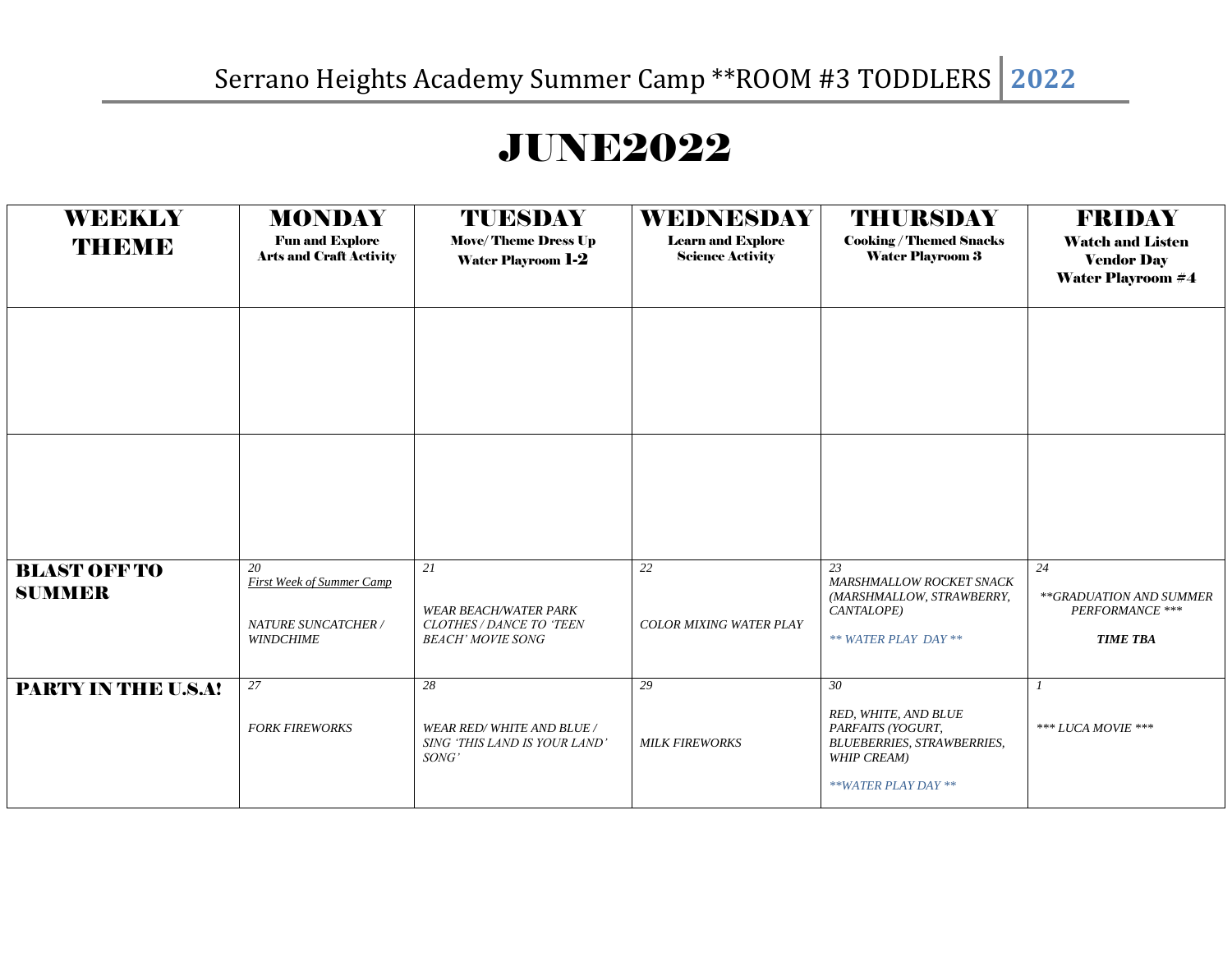## JULY 2022

| <b>Weekly Theme</b>        | <b>Monday</b><br><b>Fun and Explore</b><br><b>Arts and Craft Activity</b> | <b>Tuesday</b><br><b>Move/Theme Dress Up</b><br><b>Water Playroom# 1-2</b>                     | <b>Wednesday</b><br><b>Learn and Explore</b><br><b>Science Activity</b> | <b>Thursday</b><br><b>Themed Snacks/Cooking</b><br><b>Water Playroom #3</b>                               | <b>Friday</b><br><b>Watch and Listen</b><br><b>Vendor Day</b><br><b>Water Playroom #4</b> |
|----------------------------|---------------------------------------------------------------------------|------------------------------------------------------------------------------------------------|-------------------------------------------------------------------------|-----------------------------------------------------------------------------------------------------------|-------------------------------------------------------------------------------------------|
| <b>Dinosaur Study Week</b> | <b>DIGGING UP FOSSILS</b>                                                 | $\overline{5}$<br><b>WEAR YOUR FAVORITE</b><br><b>DINOSAUR SHIRT/</b><br>"DINOSAUR STOMP" SONG | 6<br><b>HATCHING DINOSAUR</b><br>EGGS                                   | $\overline{7}$<br><b>DINO SAUR FOSSIL COOKIES</b><br>**WATER PLAY DAY **                                  | 8<br><b>THOR REPTILE GUY</b><br>Cost: \$10.00<br>Time: 9:15 am                            |
| <b>Color Wars</b>          | 11<br><b>COFFEE FILTER TYE DYE</b><br><b>SUNCATCHERS</b>                  | 12<br><b>WEAR TYE DYE / "COLORS</b><br>EVERYWHERE" SING &<br>DANCE ALONG                       | 13<br><b>ICE CUBE COLOR MIXING</b>                                      | 14<br><b>RAINBOW FRUIT KABOBS</b><br>(GRAPES, WATERMELLON,<br>MELON, STRAWBERRIES)<br>**WATER PLAY DAY ** | 15<br>"ENCANTO MOVIE"                                                                     |
| <b>Shark Week</b>          | 18<br><b>PAPER SHARK HATS</b>                                             | 19<br><b>WEAR A SHIRT WITH YOUR</b><br><b>FAVORITE FISH ON IT /</b><br>"BABY SHARK" DANCE      | 20<br><b>HOW DO SHARKS FLOAT?</b><br><b>ACTIVITY</b>                    | 21<br>SHARK TRAIL MIX (GOLDFISH,<br>SWEDISH FISH, CHEERIOS, FISH<br>GUMMIES)<br>**WATER PLAY DAY **       | 22<br>" FINDING DORY MOVIE"                                                               |
| <b>Scavenger Hunt Week</b> | 25<br><b>OUTDOOR NATURE WALK</b><br><b>SCAVENGER HUNT</b>                 | 26<br>DRESS LIKE YOUR GOIN ON<br>A SAFARI / "WE'RE GOING<br>ON A TREASURE HUNT"<br>SONG        | 27<br><b>SCIENCE SCAVENGER</b><br><b>HUNT</b>                           | 28<br><b>JUNGLE SNACKS (APPLES,</b><br>STRING CHEESE AND ANIMAL<br>CRACKERS)<br>**WATER PLAY DAY **       | 29<br><b>KIDTASTIC BUBBLES</b><br>(Foam Party)<br>Cost: \$10.00<br>Time: 10:00 am         |